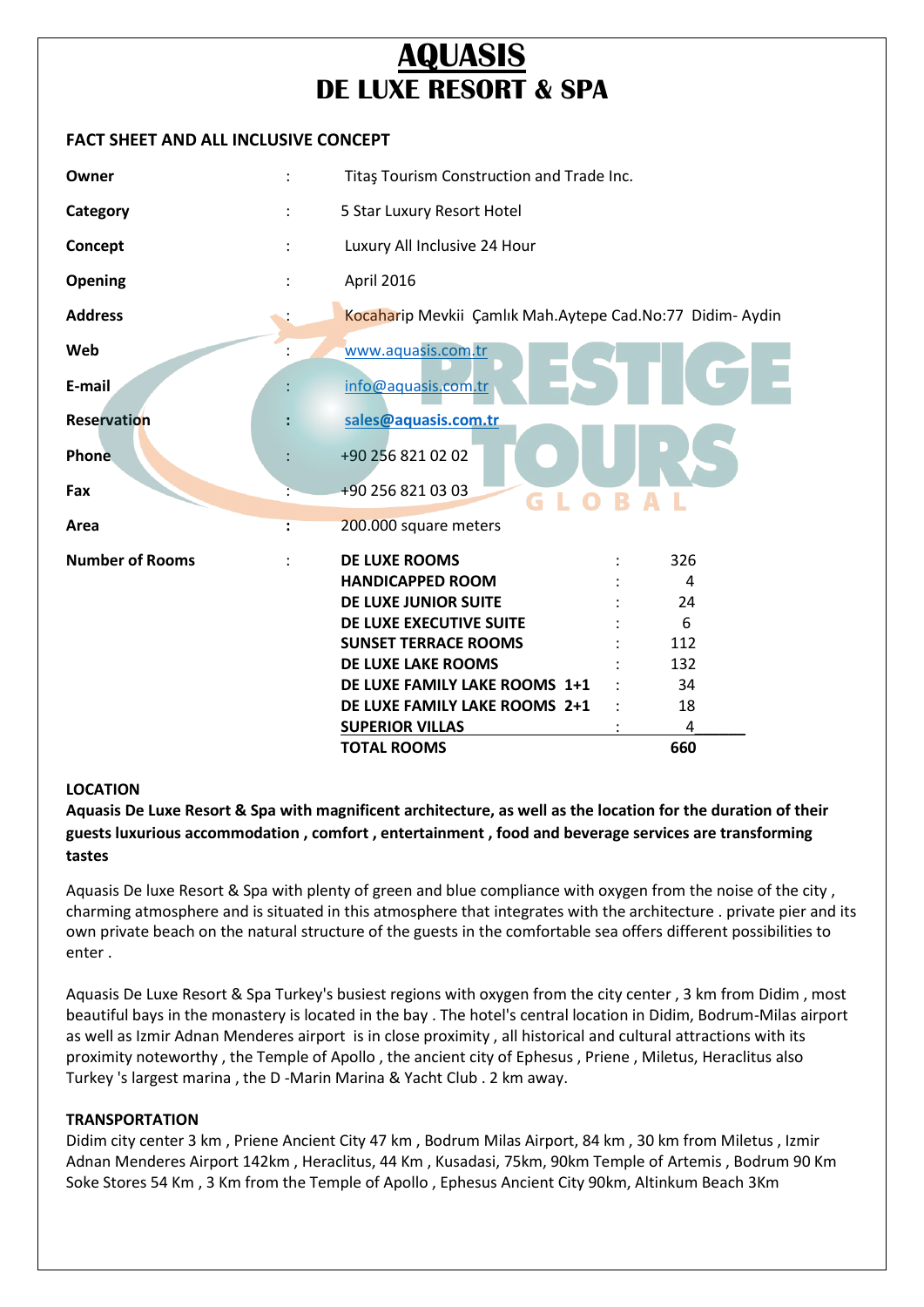#### **ROOMS**

#### **DE LUXE ROOMS**

Located in the main building, the rooms 1 Double bed, 1 single bed, custom designed bath amenities , minibar, 32 -inch LED TV, satellite TV , music , internet connection and telephone , VRF air conditioning, safe box , parquet floors , bath, WC , , vanity mirror , hair dryer and complimentary try, tea coffee is also available . With stunning views offers a combination of modern and classic decor .

#### **DE LUXE JUNIOR SUITE**

Located in the main building, all junior suite are sea&pool view and a large Lliving area offers an ideal and comfortable, the rooms 1 Double bed, 1 single bed Sofa and sitting area .minibar,1 units 40-inch,LCD tv and sound system custom-designed bath amenities, satellite channels, music channels, internet connection and telephone, VRF air conditioning, safe, parquet and ceramic floors, vanity mirror, hair dryer and complimentary try tea coffee is also available

#### **DE LUXE EXECUTIVE SUITE**

Views, with location and a large sun terrace offers an ideal and comfortable living area Executive Suite 1 bedroom, 1 living room, 2 bathrooms and 1 Jacuzzi, minibar,1 units 40-inch,LCD tv, 1 units 46-inch LCD tv.sound system ,custom-designed bath amenities, satellite channels, music channels, internet connection and telephone, VRF air conditioning, safe, parquet and ceramic floors, vanity mirror, hair dryer and complimentary try tea coffee is also available

#### **SUNSET TERRACE ROOMS**

These rooms are in the garden and very close to the Beach.

All rooms have a sea view and terrace, sunbathing on the terrace offers a peaceful and quiet holidays. minibar, 32-inch,LCD tv, custom-designed bath amenities, satellite channels, music channels, internet connection and telephone, VRF air conditioning, safe, parquet and ceramic floors, vanity mirror, hair dryer and complimentary try tea coffee is also available

#### **DE LUXE LAKE ROOMS**

All Rooms located by the pool in the garden and offers a privileged holiday 1 Double bed, 1 single bed , custom designed bath amenities , minibar, 32 -inch LED TV, satellite TV , music , internet connection and telephone , VRF air conditioning, safe , ceramic tiled floor , bath, wc, vanity mirror , hair dryer and complimentary try tea coffee is also available .

#### **DE LUXE FAMILY LAKE HOUSES 1+1**

Ideal for families and a comfortable living area fading Lake De Luxe Family house with 2 bedrooms , and 2 units 32 -inch LED TV.minibar , custom-designed bath amenities , satellite channels , music broadcast, internet connection and telephone , VRF air conditioning, safe box , ceramic floors , , vanity mirror , hair dryer and Comlimentary try tea coffee is available.

#### **DE LUXE FAMILY LAKE HOUSES 2+1**

Ideal for families and a comfortable living area fading Lake De Luxe Family house with 2 bedrooms , 1 living room 2 bathrooms and 2 units 32 –inch, 1 42 inch LED TV.minibar, custom-designed bath amenities, satellite channels , music broadcast, internet connection and telephone , VRF air conditioning, safe box , ceramic floors , , vanity mirror , hair dryer and Comlimentary try tea coffee is available.

#### **SUPERIOR VILLAS**

Which is intended for large families and group of friends and offering a separate living area , Villas 3 bedrooms, 1 living room, 3 bath rooms and 1 units, 50-inch and 3 units 42-inch LED TVs. custom-designed bath amenities , satellite channels , music broadcast, internet connection and telephone , VRF air conditioning, safe , parquet and ceramic floors , tub, toilet, vanity mirror , hair dryer and Complimentary tea coffee is available. Every kind of attention to detail , Villa , private maid service, turn downe service, private Buttler service , A'la Carte Restaurant riority in booking and service, private pool with luxury, comfort, peaceful and privileged to enjoy a holiday giving .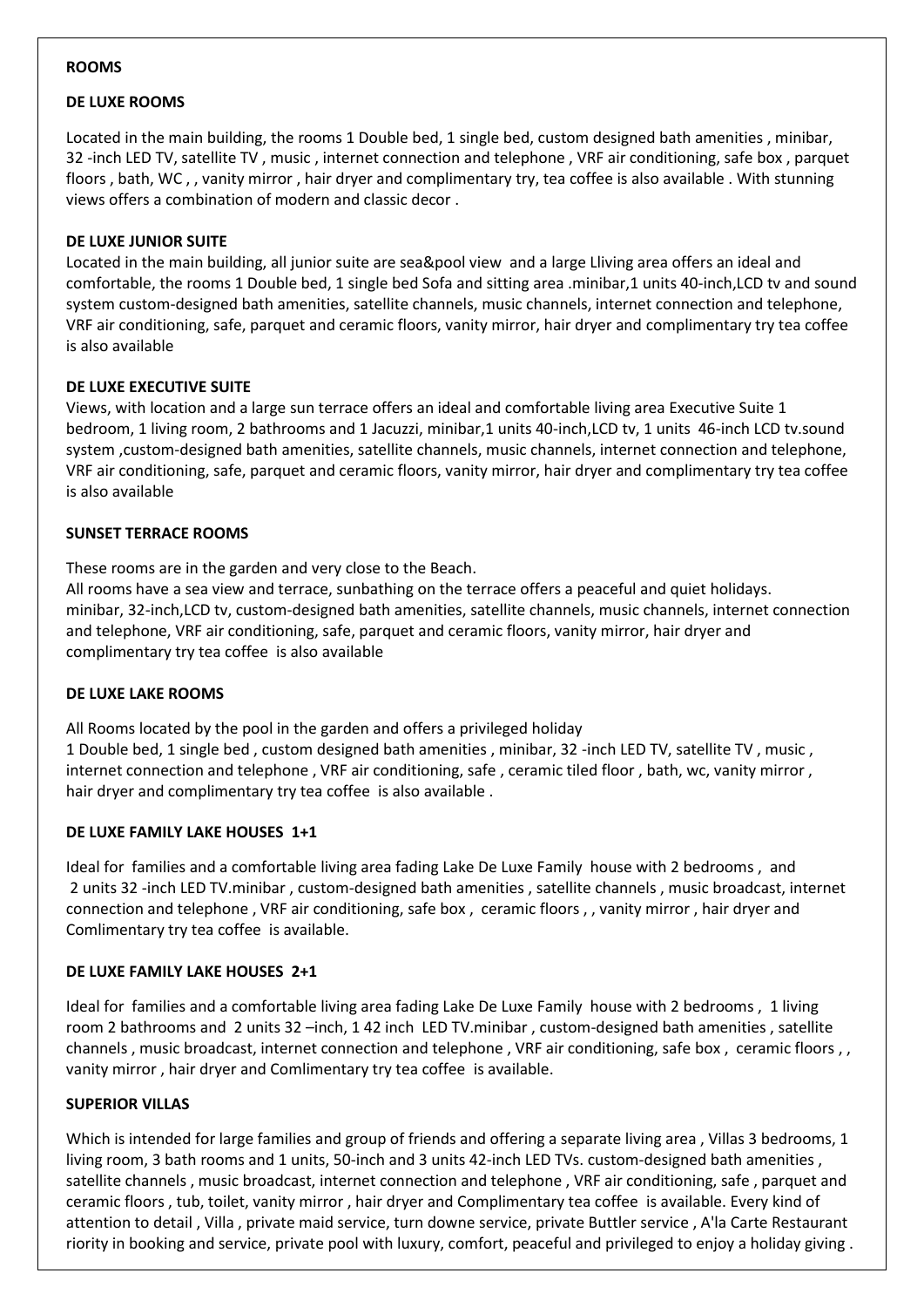#### **POOLS**

Main pool 4500sqm, Lake Pool 5.000sqm, Kids Cut children's pool , Crash&Eddie children's aquapark , Adults waterpark with 9 slides. Indoor pool 300 m2.

#### **ENTERTAINMENT**

Spectacular evening shows, daily activities, disco, karaoke, games room, contests, step aerobics, various pool games, musical shows, interactive shows and games, Turkish night shows oriental and folk dances, and every evening live music programs

#### **SPORTS ACTIVITIES**

4 Units Tennis courts (floodlight and Tartan floors), Mini Golf Course, Football Field, Basketball court, Volleyball court,

#### **WATER SPORTS**

Diving lessons, Water Ski, Jet Ski, Parasailing, Banana, Motorized water sports

#### **GAMING & ENTERTAIMENT FACILITES**

Various simulation games, Playstation, Sonic Sega All-Stars Racing, Air Hockey, Operations Ghost Transformers Human, Billard, Sonic Basketball,

#### **SPA & WELLNESS 09:00 – 21:00**

Turkey's more oxygen, which is located in our hotel spa in your soul and body to the pleasure of the experience. Turkish bath, sauna, steam room, hot and cold stone therapy, the international massage types, adventure showers, indoor pool , Oriental body treatments, cavitation, radio frequency slimming program, VIP massage units, skin care, detox programs, anti-aging programs , 2.000 sqmt.

### **NEVERLAND KIDS CLUB 10:00 – 12:00 - 14:00 – 18:00- 20:00- 21.30**

Playground, games room and activity center, children's shows, Mini Disco; Water Slides Children's Pool, (04 - 08) (09-14) age groups separately for a fun and educational activities, children's buffet restaurant and highchairs

| <b>DOCTOR &amp; NURSE</b>                                      |                |          |
|----------------------------------------------------------------|----------------|----------|
| Doctors and Nurses Service                                     |                | 24 Hours |
| <b>POSEIDON BEACH</b>                                          |                |          |
| Private sand beach, private pier, sun terraces and a clean sea |                |          |
| <b>CHECK IN</b>                                                | $\ddot{\cdot}$ | 14:00    |
| <b>CHECK OUT TIME</b>                                          | $\ddot{\cdot}$ | 12:00    |
| <b>PETS</b>                                                    |                |          |
| Pets are not allowed                                           |                |          |
| <b>CREDIT CARDS</b>                                            |                |          |
| Master Card, Euro Card, Visa Card, Amex,                       |                |          |
|                                                                |                |          |
| <b>VOLTAGE</b>                                                 |                | 220      |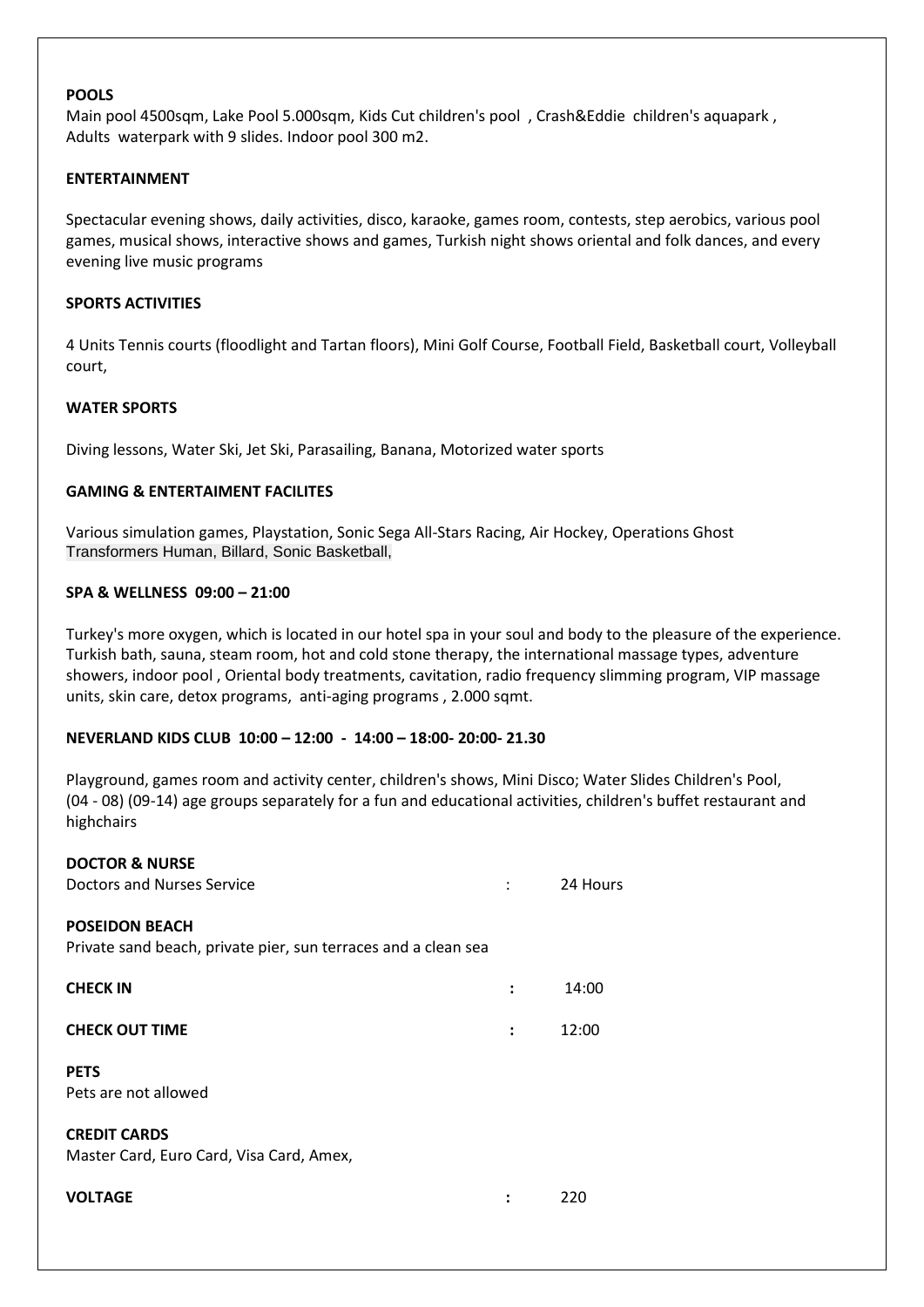# **RESTAURANTS & BARS**

## **Manzara Restaurant**

| We Will Serve all Beverage                                                                                             |                |                 |
|------------------------------------------------------------------------------------------------------------------------|----------------|-----------------|
| <b>Breakfast Buffet</b>                                                                                                |                | $07:00 - 10:00$ |
| Late Breakfast Buffet                                                                                                  |                | $10:00 - 11:00$ |
| <b>Buffet Lunch</b>                                                                                                    |                | 12:30 - 14:30   |
| <b>Buffet Dinner</b>                                                                                                   |                | 19:00 - 21:00   |
| Midnight soup and a snack Buffet                                                                                       |                | $24:00 - 01:00$ |
| <u>BEAC SNACK BAR</u>                                                                                                  |                |                 |
| <u>Self-Service</u>                                                                                                    |                |                 |
| Every day, grills, sandwiches, pizza,                                                                                  |                |                 |
| Pita, pasta, salad and dessert varieties                                                                               | ÷              | 12:00 -16:00    |
| <u>Nomad Tent</u>                                                                                                      |                |                 |
| <u>Self-Service</u>                                                                                                    |                |                 |
| Thinly Turkish pastry filled with cheese,                                                                              | $\mathbb{R}^n$ | $11:00 - 17:00$ |
| Vegetable, potatoes, minced meat.                                                                                      |                |                 |
| Ayran (yoghurt with water)                                                                                             |                |                 |
| <b>Caramele Patisserie</b>                                                                                             |                |                 |
| Self-Service                                                                                                           |                |                 |
| Cakes, pie, pastries varieties, varieties of Danish                                                                    |                | 14:00-18:00     |
| Donats , Ice Cream, Tea, Coffee                                                                                        |                |                 |
| <b>Lobby Bar</b>                                                                                                       |                |                 |
|                                                                                                                        |                | 24 Hours        |
| We will serve, Efes Beer, Raki, local vodka, local Brandy                                                              |                |                 |
| Locak Gin, Wine, Hot Drinks, Soft Drinks, Liquers,                                                                     |                |                 |
| Satndart imported, Whisky, Standart imported Vodka,                                                                    |                |                 |
| Standart İmported Gin.                                                                                                 |                |                 |
| Pool Bar                                                                                                               |                |                 |
|                                                                                                                        |                | 10:00 - 23:00   |
| Self-Service, Efes Beer, Raki, local vodka, local Brandy<br>Locak Gin, Wine, Liquers, Hot Drinks, Soft Drinks, Liquers |                |                 |
| Satndart imported, Whisky, Standart imported Vodka,                                                                    |                |                 |
| Standart İmported Gin.                                                                                                 |                |                 |
| Sailor Bar                                                                                                             |                |                 |
|                                                                                                                        |                | $10:00 - 2400$  |
| Self-Service, Efes Beer, Raki, local vodka, local Brandy                                                               |                |                 |
| Locak Gin, Wine, Liquers, Hot Drinks, Soft Drinks, Liquers                                                             |                |                 |
| Satndart imported, Whisky, Standart imported Vodka,                                                                    |                |                 |
| Standart İmported Gin.                                                                                                 |                |                 |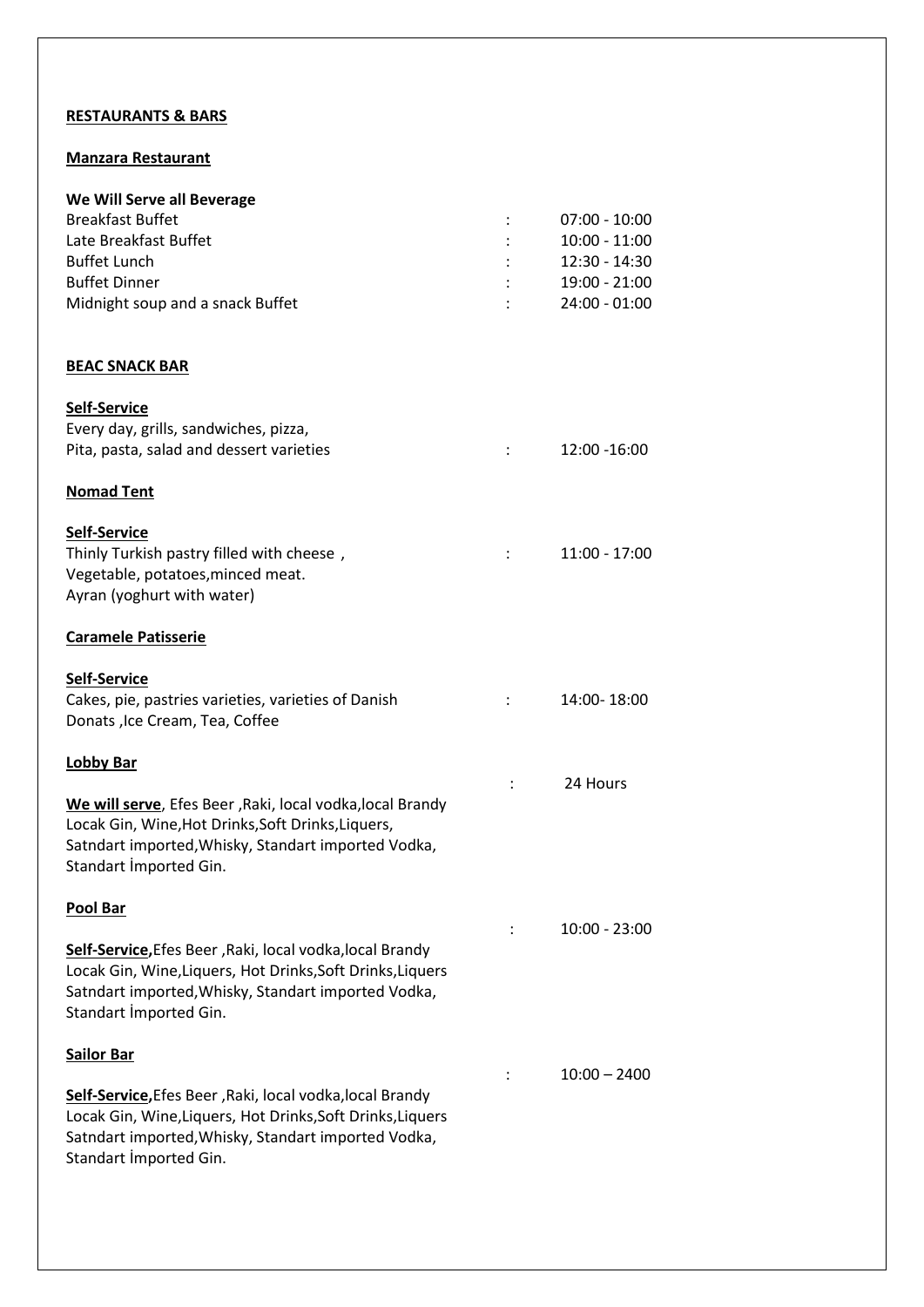| Lake Bar                                                                                                                                                                                                | $\ddot{\phantom{a}}$ | 10:00 -20:00    |
|---------------------------------------------------------------------------------------------------------------------------------------------------------------------------------------------------------|----------------------|-----------------|
| Self-Service, Efes Beer, Raki, local vodka, local Brandy<br>Locak Gin, Wine, Liquers, Hot Drinks, Soft Drinks, Liquers<br>Satndart imported, Whisky, Standart imported Vodka,<br>Standart Imported Gin. |                      |                 |
| <b>Beach Bar</b>                                                                                                                                                                                        |                      | $09:00 - 24:00$ |
| Self-Service, Efes Beer, Raki, local vodka, local Brandy<br>Locak Gin, Wine, Liquers, Hot Drinks, Soft Drinks, Liquers<br>Satndart imported, Whisky, Standart imported Vodka,<br>Standart İmported Gin. |                      |                 |
| <b>After Eleven Night Club</b>                                                                                                                                                                          | $\ddot{\phantom{a}}$ | $23:30 - 03:00$ |
| Self-Service, Efes Beer, Raki, local vodka, local Brandy<br>Locak Gin, Wine, Liquers, Soft Drinks, Liquers<br>Satndart imported, Whisky, Standart imported Vodka,<br>Standart Imported Gin.             |                      |                 |
| Mini Bar                                                                                                                                                                                                |                      |                 |
| All drinks refilled once a day<br>Water 1,5 lt, Cola 2, Bottles, Beer 2x50 cl, Sprite 1 Bottle,<br>Fanta 1Bottle                                                                                        |                      |                 |
| A la Carte Restaurants                                                                                                                                                                                  |                      |                 |
| We Will Serve all Food & Beverage                                                                                                                                                                       |                      |                 |
| Lalezar Restaurant-Turkish Cuisine                                                                                                                                                                      |                      | 19:30 -22:00    |
| Fangri Restaurant - Seafood                                                                                                                                                                             |                      | 19:30 - 20:00   |
| Olivia Restaurant - Mediterranean                                                                                                                                                                       |                      | 19:30 - 22:00   |
| Titanic Restaurant-international fine dining                                                                                                                                                            |                      | 19:30 - 22:00   |

## **Room Service**

24 hours ( paid )

\* A la carte restaurant one day a week is free of charge, weekly 6 day open

\* In the minibar , water, softdrinks , Beer filled in daily

\* The hotel management the location and the number of service units , opening - closing dates , days and times and served brand of products is entitled to change without notice .

# **FREE OF CHARGE SERVICES**

- Rooms, kettle , tea, coffee
- Mini Bar Non-alcoholic beverages and Bier
- Fitness Center
- Turkish Bath
- Sauna
- Steam Bath
- Parking
- In Room Safe
- Sun beds and umbrellas
- Internet